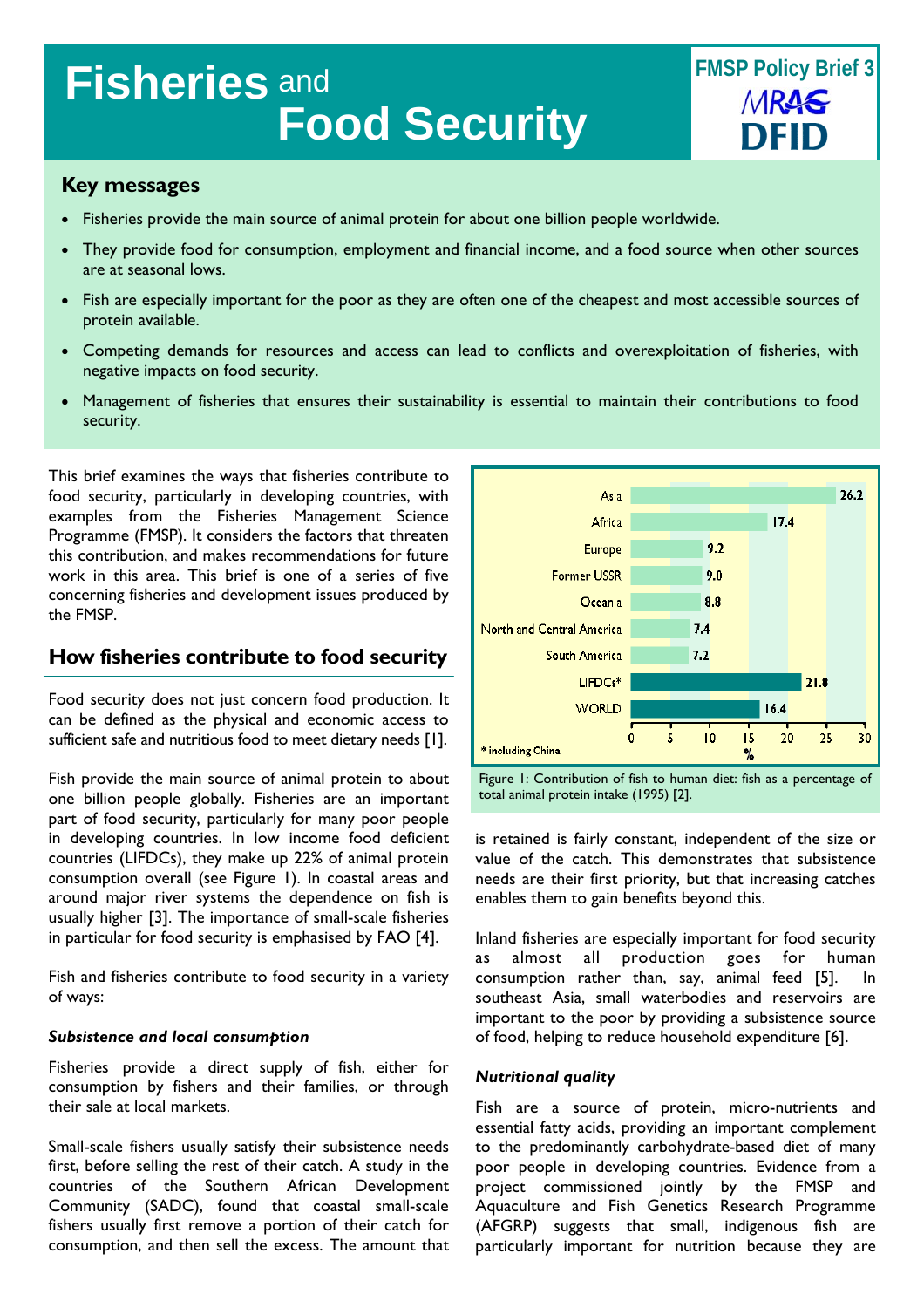eaten whole, 'bones and all', thereby providing a source of calcium and other micronutrients.

#### *Income*

38 million people worldwide are employed in fisheries, 95% of whom are in developing countries. The income from employment, and/or the financial revenues from the sale of fish, provide cash which can then be used for the purchase of other foodstuffs.

#### *Accessible protein for the poor*

Fish are often one of the cheapest protein sources available in developing countries. Small fish are especially important for poor consumers, as they can be purchased in small quantities at low cost. The same consumers often cannot afford to buy other protein sources which have to be bought in much larger quantities, such as chicken [7].

Furthermore, fish are often processed locally and transported large distances, providing a cheap protein source for people who do not have access to fishing areas or fresh fish. Preserving is often carried out by smoking, drying or salting, which do not require complex or expensive technology.

Some industrial fisheries provide cheap fish for urban dwellers; for example, horse mackerel caught off Namibia are widely available throughout southern Africa.

#### *Reducing vulnerability*

Fisheries reduce vulnerability to hunger by providing a complementary food source as part of diversified livelihood strategies (see Brief 4). Although fisheries resources may fluctuate in abundance, very few marine fisheries have periods when the catch is consistently zero. Fisheries thus provide food when other food



A woman packs dried fish to transport to inland markets in Filamagement dentity of the Mozambique. Photo by: S.F. Walmsley Mozambique. Photo by: S.F.Walmsley

sources such as agriculture are at a seasonal low. When there is little or no cost to the household, as with intertidal resources or species that do not require regular re-stocking in inland fisheries, their importance to the poor may be even greater (see Box 1).



A vendor selling dried shrimp at a market in Tanzania. Small crustaceans and fish are especially important for the poor as they can be bought in small quantities. Photo by: R.Wakeford

## **Box 1: Increasing food security for poor people**

FMSP has conducted several projects that have increased the food security benefits to poor people from small-scale fisheries:

- Self-recruiting species do not, by definition, require regular and repeated re-stocking. However, FMSP identified management strategies to enhance their production in inland fisheries, as well as improve access to them for the poor. Self-recruiting species are particularly important to the poor as they provide a complementary protein source at low cost. Strategies identified included keeping broodstock, re-stocking collected juveniles and screening pond entrances (Project R7917).
- Better management of fisheries resources can increase their food security benefits and ensures that these are sustained. A participatory methodology for stock assessment (ParFish) allows stock assessments to be carried out for fisheries where data are limited, which is the case for many small-scale fisheries. This enables recommendations to be made and decisions taken in order to manage the fishery within sustainable limits, reducing the chance of overexploitation of the stock. The approach allows fishers' priorities for different relative levels of catch and effort to be taken into account and promotes a participatory process for management decision-making and implementation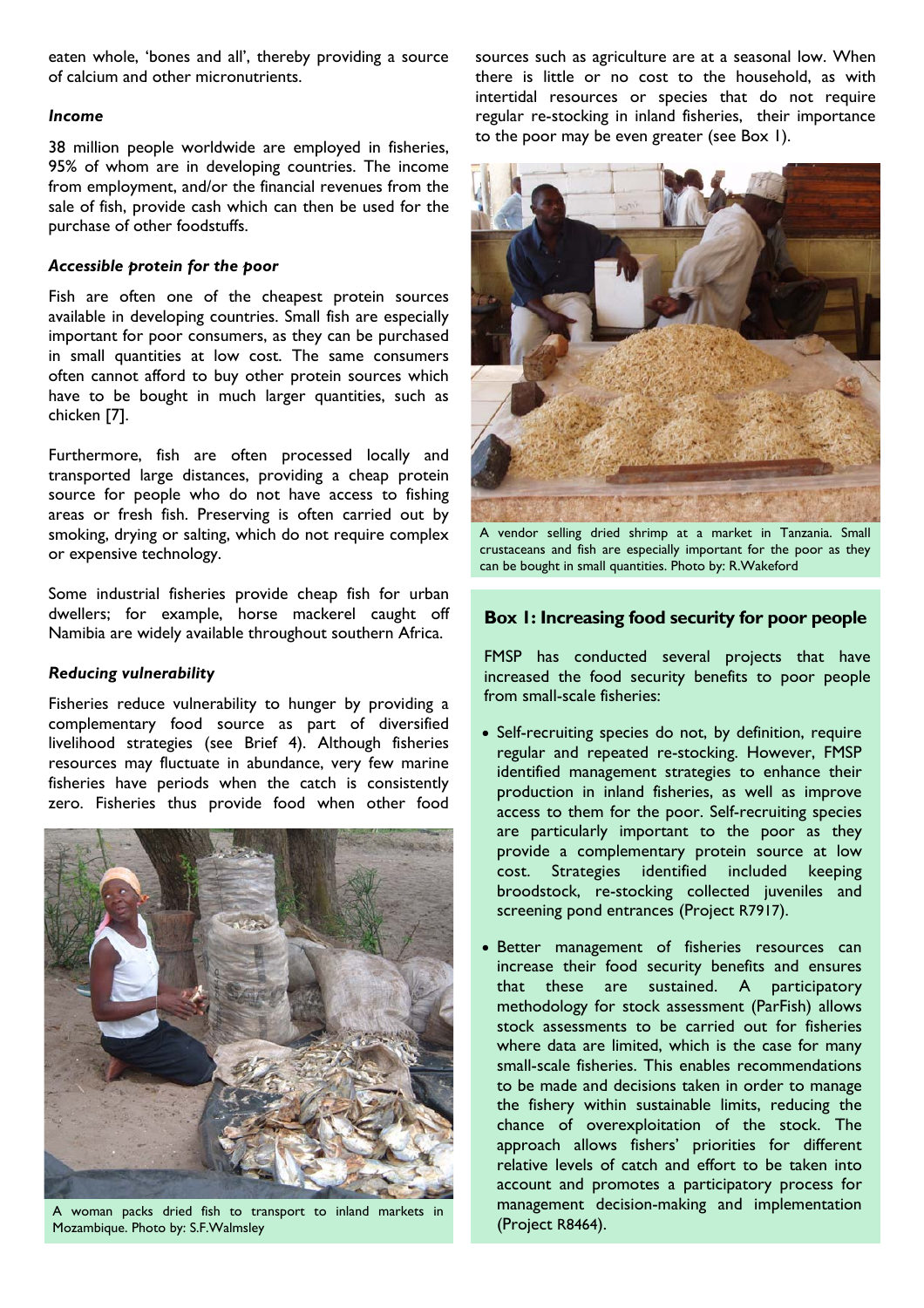#### *Overexploitation*

With growing populations, there is a need to feed more and more people. Coupled with effective open-access systems, this often translates into increasing pressure on resources, and many fish stocks are now overfished. This reduces productivity, resulting in fewer fish being available and at higher prices.

## *Competing demands and access to resources*

There are often many competing demands on limited fishery resources in both marine and inland fisheries. Conflicts arise as a result of competition for access, as well as cultural and political differences (see Box 2). Fisheries managers are therefore faced with issues of property and access rights.

Where industrial fishing boats compete with local fishers for fishing areas or for the same fish stocks, the smallscale fishers usually lose out. This has serious implications for their food security. Protecting small-scale fishers' access rights through exclusion zones where the industrial fleet is banned from fishing, with appropriate enforcement, can help avoid such problems.

For example, in northern Mozambique small-scale fishers and industrial boats had been in conflict over gear entanglement. A three mile exclusion zone was established to prioritise the small-scale fishers in this area.

In inland fisheries, competing demands for access and/or water use can lead to conflict, particularly where fish production may be a secondary use for water resources. In either case, the poor are often the most disadvantaged.

## *Habitat destruction and pollution*

Habitat destruction and pollution threatens fisheries' productivity and is a particular problem for inland fisheries. Damage to or alteration of the habitat can reduce the production potential of a fish stock. For example, destruction of mangroves removes the nursery grounds of many fish species, and can result in reduced productivity of the fish stock.

## **Box 2: Dealing with conflicts of interest**

FMSP has carried out several projects that address conflicts over the use of resources and access to them:

- In Bangladesh, the use of sluice gates for irrigation schemes successfully increased agricultural production, but affected fish migration, with a resulting detrimental effect on fish stocks and fish catches. FMSP developed guidelines for rational water management that takes into account the need for irrigation water as well as the requirements for the fisheries. This has successfully helped integrate both uses and increase fish production (Projects R8210 and R8486).
- In Ghana, many fisheries conflicts were found to be a result of cultural differences and political power struggles rather than issues of access. FMSP developed conflict assessment and resolution methodologies to better understand and address the issues (Projects R7334 and R8294).
- By involving stakeholders, the Adaptive Learning approach seeks to maximise consensus and deal with conflicts through sharing decisions on setting objectives and management measures (Project R8292)*.*

# **What can be done to maintain fisheries' contribution to food security?**

There are several ways through which the contribution of fisheries to food security can be maintained or increased.

## *Sustainable fisheries through managed exploitation*

Fish stocks have to be maintained at levels that ensure sustained productivity, if the food security benefits derived from them are to continue to be available. This is not straightforward, but FMSP has developed many tools to support fisheries managers for inland, marine, capture and enhancement fisheries, which have been summarised by Project R8468 [8] [9].

#### *Enhancement to increase production*

Stocking water bodies with juveniles can increase production and availability of mature fish, generating benefits for the poor and increasing food security. For example, in Lao PDR, stocking increased the production potential of small reservoirs and provided a source of food for villagers in times of need [10].



A fisher stocks his pond with juvenile tilapia in Lao PDR. Photo by: R.Arthur & C.Garaway.